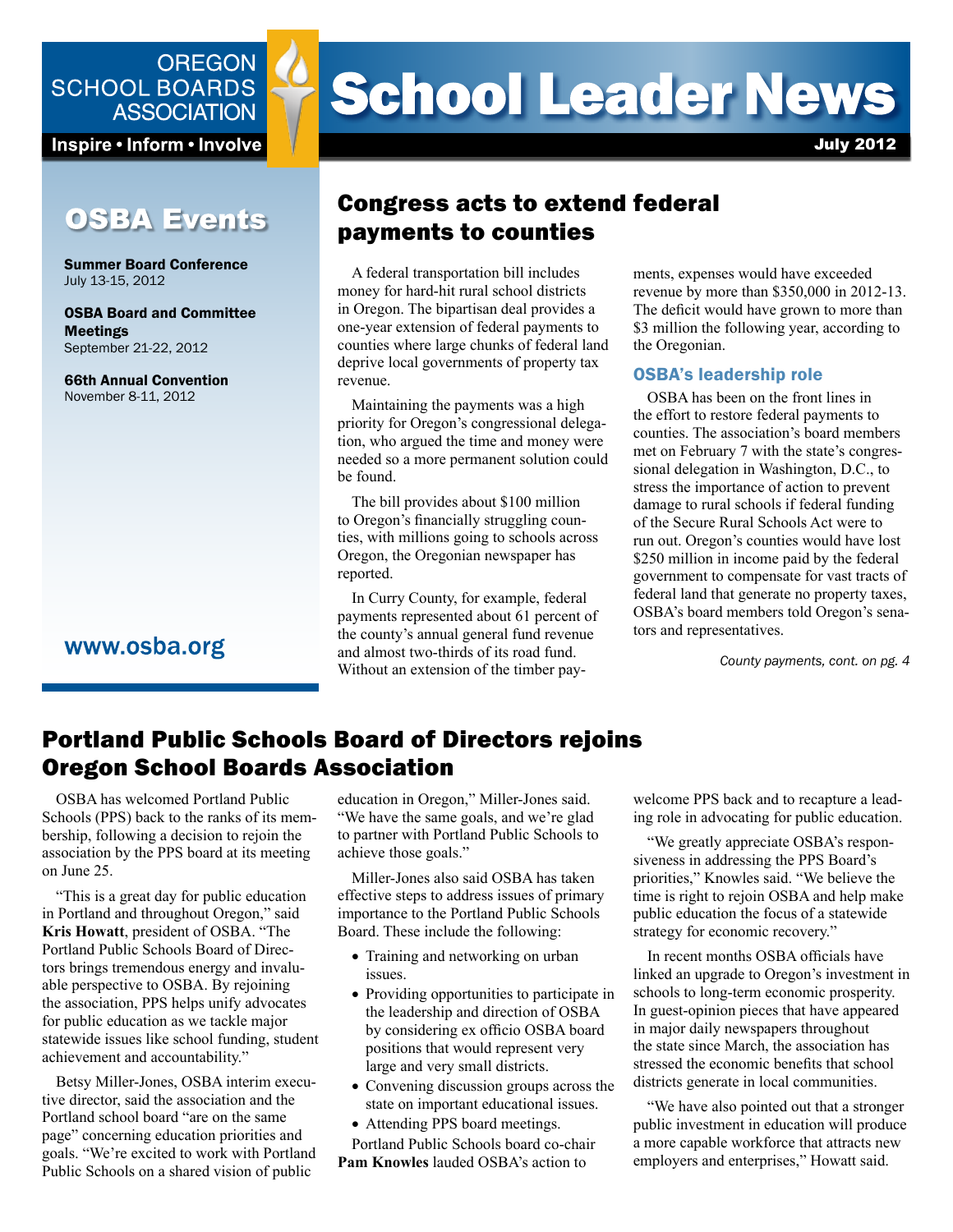# PACE legal services are valuable benefits that some don't know about

Many administrators and board members may not be aware of the full array of legal services that PACE provides—coverages simply not available anywhere else. Among these are the legal services provided by PACE attorneys, whose vast experience in school issues enables them to advise members and provide legal defense, investigation and audit services.

A particularly valuable feature of PACE coverage is its legal defense coverage, with an array of benefits that you cannot get elsewhere:

- Individuals with Disabilities Education Act defense—\$25,000
- Bureau of Labor & Industries and Equal Employment Opportunity Commission defense—\$50,000
- Occupational Safety & Health Act defense—\$5,000
- Oregon Teachers Standards & Practices Commission defense (complaints filed by others)—\$25,000
- Oregon Government Ethics Commission defense—\$25,000
- Mold and mildew defense—\$100,000
- Injunctive relief/declaratory relief defense—\$25,000
- Fair dismissal hearing relief defense—\$50,000
- Breach of employment contract defense—\$50,000

• Lead handling defense—\$50,000 An entire separate category of legal services often receives little attention, except when members need them. These are the "School violent-acts expense coverage," which covers \$50,000 of expenses in the event of a violent act caused by a dangerous weapon:

- Emergency-management consulting expenses
- Rental or lease expenses to relocate victims
- Counseling expenses
- Transportation expenses to move victims away from the premises
- Contracted security or police expenses
- Hazardous cleanup expenses

The coverage and services listed above are benefits that no board of education entity would want to be without.

### Would \$50,000 in coverage help you?

Additional coverage is available through PACE that can have a profound effect on the outcome of adverse employment actions you may be facing. Did you know that your policy may afford up to \$50,000 towards the defense costs associated with BOLI or EEOC complaints? As districts are faced with reductions in force due to an adverse economy, we have seen an increase in the number of complaints filed with BOLI/ EEOC by terminated employees. A successful response to a BOLI/EEOC complaint can potentially dissuade a terminated employee from pursuing Federal Court litigation which can really disrupt your district's focus on your primary goal, education. You don't have to go it alone; contact your agent or the PACE claims office for more information.

Call or email legal or claims staff to learn how to put PACE in your [corner.](pace.osba.org)  800-285-5461 or claim[s@sdao.com](mailto:claims%40sdao.com?subject=) or [info@osba.org](mailto:info%40osba.org?subject=)

# Integrated pest management plans are now under way

As the Oregonian reported several weeks ago, July 1 was the deadline by which all Oregon schools must reduce pesticide use by implementing an integrated pest management plan (IPM). By enacting Senate Bill 637 in 2009, the legislature sought to limit the use of pesticides and promote a clean school environment. The legislation also directed Oregon State University (OSU) Extension Service to develop a model integrated pest management plan as an option for use in schools.

Information is available online, [http://](http://www.ipmnet.org/tim/IPM_in_Schools/IPM_in_Schools-Main_Page.html) [www.ipmnet.org/tim/IPM\\_in\\_Schools/](http://www.ipmnet.org/tim/IPM_in_Schools/IPM_in_Schools-Main_Page.html) [IPM\\_in\\_Schools-Main\\_Page.html.](http://www.ipmnet.org/tim/IPM_in_Schools/IPM_in_Schools-Main_Page.html)

"It's an effective way to protect kids' health at school," Oregon Environmental Council Director Renee Hackenmiller-Paradis told the Oregonian's Keldy Ortiz on June 19. "It's a victory for staff, parents and everyone who uses the school because there will be less exposure to pesticides. This will have real implications for all Oregonians."

Ortiz reported that schools will appoint an unpaid coordinator to look into the IPM pest prevention efforts. Schools will post signs 24 hours before pesticide use.

**Property and Casualty Coverage for Education** 

OSBA staff worked with OSU's School IPM Program Coordinator to create a sample policy that reflects the requirements of the Senate bill. Contact policy staff for the sample at [info@osba.org](mailto:info%40osba.org?subject=) or 800-578-6722.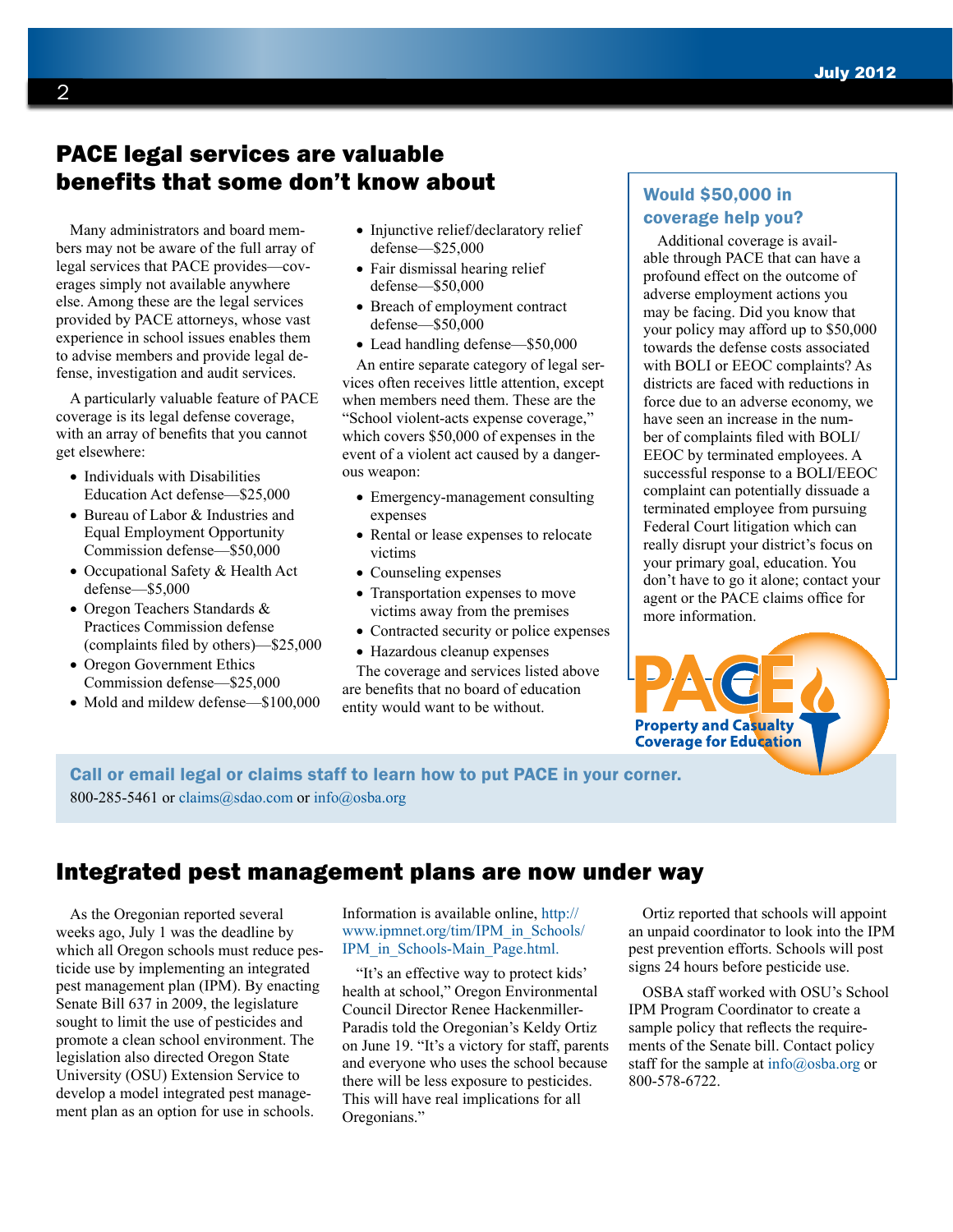# KEEPING YOU IN THE LOOP

## Celebrate with a self-evaluation

t the end of the school year<br>we celebrate successes,<br>achievement and progress.<br>But we also make time for evaluawe celebrate successes, achievement and progress. But we also make time for evaluation and feedback, which are critical to learning and growing—both for students and staff.

Shouldn't boards also be part of this process? After all, everyone benefits from a frank conversation about what has worked well, what hasn't worked, and what we expect of each other in the upcoming year.

Self-evaluation by a board need not be complex. Simply schedule a time for a self-evaluation discussion and set an agenda that deals with the following questions:

- What has gone well in our board work this year?
- Has the board fulfilled its role in supporting and achieving the district's goals?
- What would we do differently if we got a second chance, and why?
- What do we want to achieve in the next year as a board?
- What should we commit to doing in the coming year?

### Important ground rules

You will want to set an important ground rule up front: The self-evaluation discussion will focus on the board's role and work, and won't become an evaluation of others.

Here's another good ground rule: "Be hard on the problem and easy on the people." Personal criticisms seldom produce positive results.

Ensure that everyone gets an opportunity to speak, and encourage all members to listen carefully to what others say. Take notes and type up a formal summary of the self-evaluation at the end of the

discussion. Then distribute the summary to board members. You'll find that these will come in handy as you refer to them throughout the coming year. A good practice is to review this summary at mid-year or quarterly to determine whether your board is on track.

A pre-self-evaluation survey may be in order if your board sees a need to examine certain issues in depth. OSBA

can supply several samples that can help. Distribute the survey to board members in advance of the discussion, tabulate the results and share them with the board for use during the self-evaluation.

OSBA has developed a model self-evaluation tool ([http://www.](http://www.osba.org/Resources/Article/Board_Operations/Board_Self_Evaluation.aspx) [osba.org/Resources/Article/Board\\_](http://www.osba.org/Resources/Article/Board_Operations/Board_Self_Evaluation.aspx) [Operations/Board\\_Self\\_Evaluation.](http://www.osba.org/Resources/Article/Board_Operations/Board_Self_Evaluation.aspx) [aspx](http://www.osba.org/Resources/Article/Board_Operations/Board_Self_Evaluation.aspx)) for boards that parallels the one for evaluation of superintendents. Other sample evaluations follow the "check-off sheet" model. No matter which form you use, remember that the discussion among board members is the important thing, and the most important takeaway is a plan for positive change in the coming year.

### Public perception

We often say that a board member's real evaluation occurs at the ballot box. Still, you may want to find out well before the election how the public perceives your board



Betsy Miller-Jones Interim Executive Director

and its work. Consider sending the survey out to partners who can provide informed and constructive feedback. These partners may include teachers, administrators, parents, PTA and other school organizations, as well as civic and governmental groups.

Bear in mind that people who have issues will likely be more vocal than those who are happy with the board's work.

Even so, you can learn from every single comment and suggestion you receive. As a board member, you serve as a bridge between the community and the school district. You convey the beliefs and values of your community to those who manage the district. And you turn those beliefs and values into policies and goals that shape the organization.

Don't forget to celebrate the successes. Board work is a journey with bumps along the way. In the end, the most important thing is your commitment to your communities and helping students succeed.

Setay Miller-Jones

3